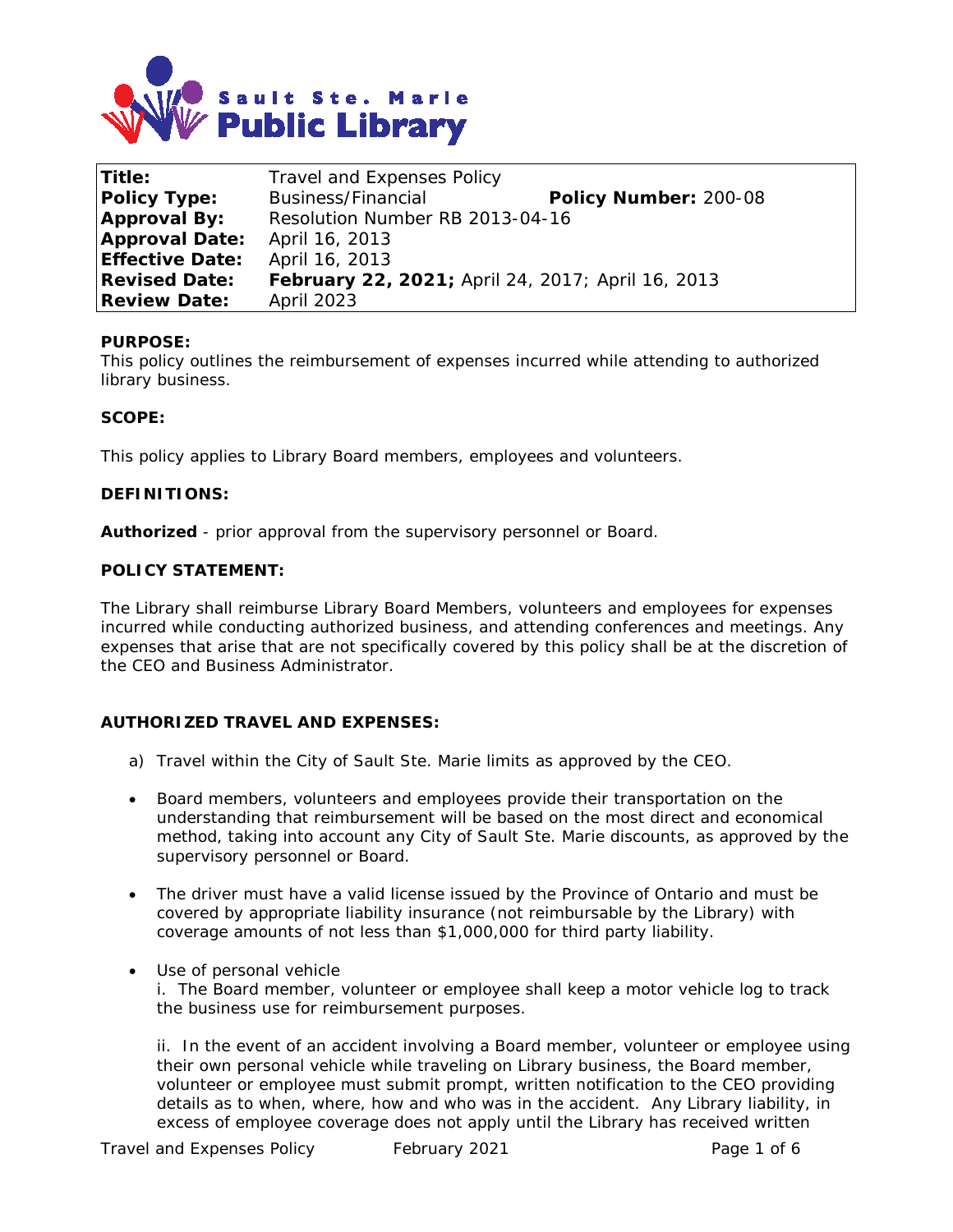notice from its insurance company, that the Library insurance will, in fact, cover all the Library's liability arising from the accident reported.

- Shared transportation in personal vehicle i. If two or more Board members, volunteers or employees travel in one personal vehicle, only the owner of the vehicle is entitled to reimbursement.
- There is no reimbursement for traffic or parking violations
- Compensation will be based on Canada Revenue Agency's guidelines for expenses. All claims must be made using the Mileage Claim Form (Appendix A) which will be updated annually.
- b) Travel outside of the City of Sault Ste. Marie limits as approved by the supervisory personnel or Board.
- Personal vehicles may only be used for travel of 750 km or less.
- Rental vehicle

i. If Board members or employees prefer ground travel, a rental vehicle shall be arranged for by the Business Administrator.

The rental agreement shall list the City of Sault Ste. Marie as the renter and shall require the full insurance coverage as designated by the City.

ii. Receipts shall be submitted with a TRAVEL EXPENSE CLAIM FORM (Appendix B) for reimbursement.

- Air Travel i. When booking flights the most economical class will be the standard option.
- Ground Transportation

i. Prior approval to use a taxi, limousine, or ride sharing service should be obtained from the CEO whenever possible.

ii. Receipts shall be submitted with a TRAVEL EXPENSE CLAIM FORM (Appendix B) for reimbursement.

• Public transportation

i. Local public transportation including hotel/airport shuttles, buses, rail and any other forms of public transportation should be used whenever possible.

## **MEAL ALLOWANCES AND ALCOHOL:**

Meal allowances not exceeding \$69.00 total per day shall be reimbursed with itemized receipts. Allowances include taxes and gratuity. Gratuity should not exceed 15% of the meal cost before taxes.

Where a meal is provided as part of accommodations, a conference or meeting it cannot be claimed separately.

## **The Library will not reimburse the cost for any alcoholic beverages.**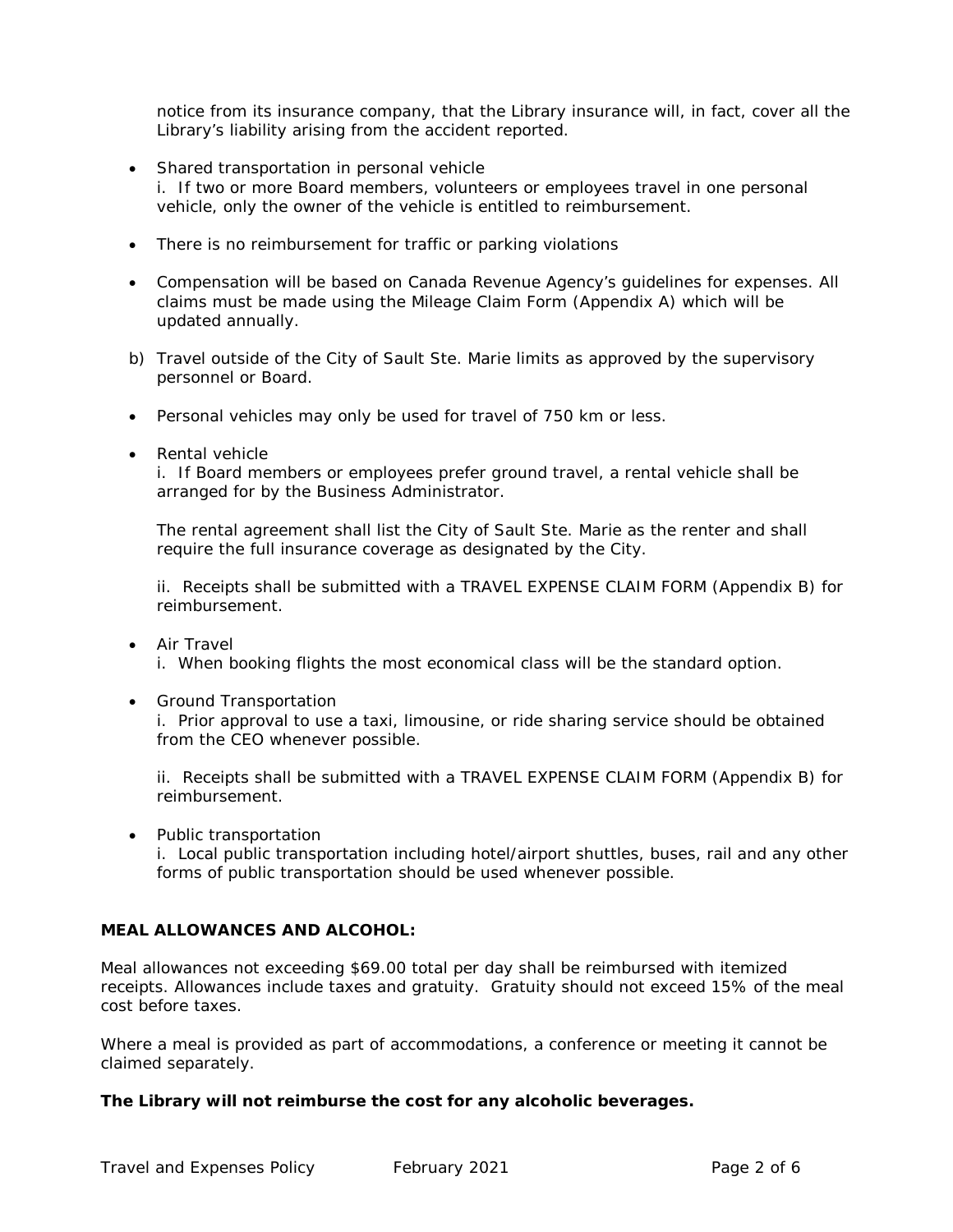# **ACCOMODATIONS:**

All hotel accommodations shall be booked through the Administration Office.

- Single accommodations in a standard room shall be booked for Board members and employees on authorized library business. Upgrades are permitted if standard rooms are unavailable.
- Shared accommodation if requested by attendees, will be accommodated without any upgrade to room style. Upgrades are permitted if standard rooms are unavailable.
- Board members and employees may stay with family or friends; however, there is no reimbursement for such stays.

#### **NON-ATTENDANCE:**

All Board members and employees who incur travel expenses for authorized library business but fail to attend said library business will not be entitled to reimbursements and will be required to repay the Board for any expenses paid on their behalf. Reasonable notice must be given if a Board Member or employee is unable to attend the library business so that bookings may be canceled. Exceptions to this will be made in emergency situations at the discretion of the CEO and Board Chair.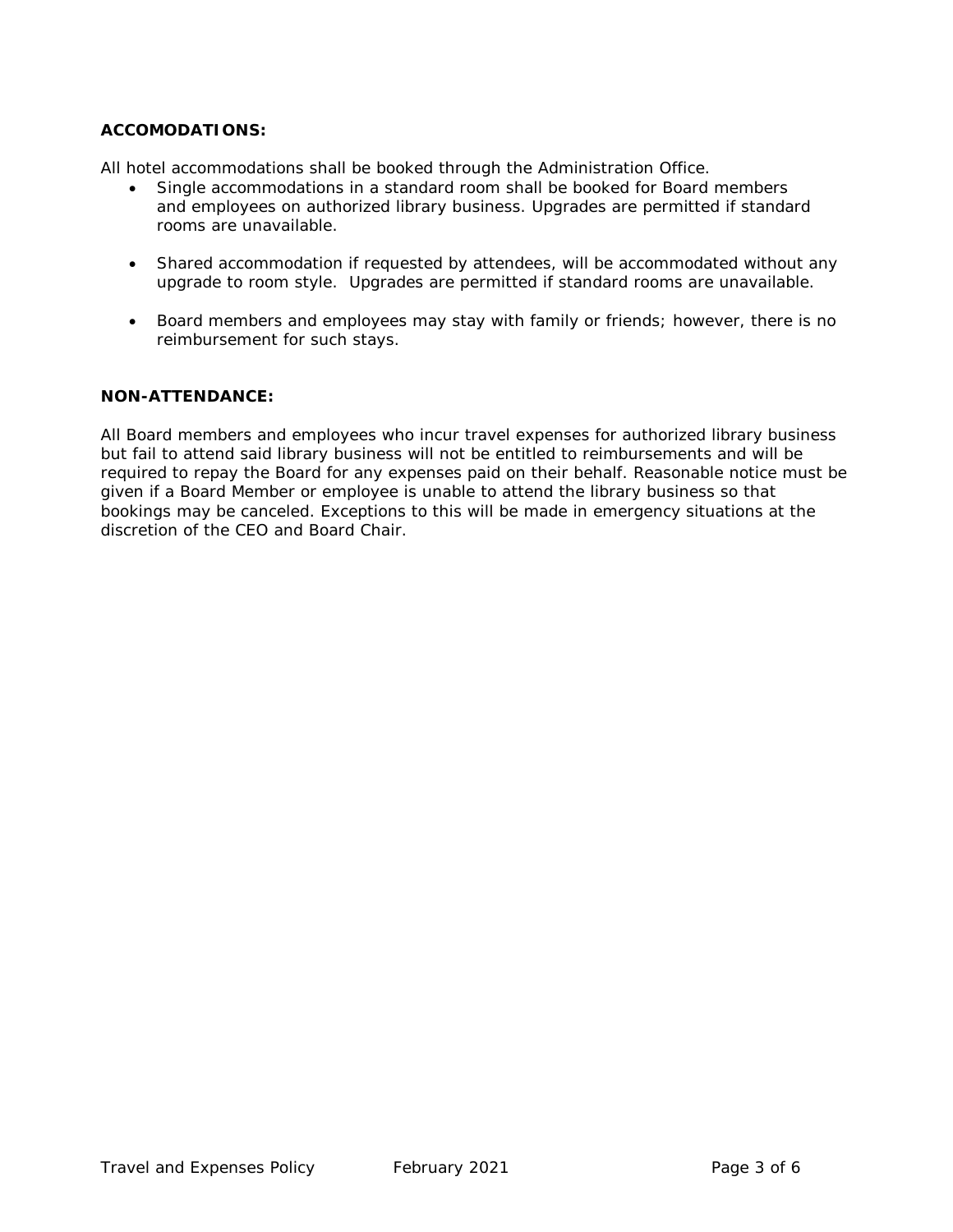# APPENDIX A: MILEAGE CLAIM FORM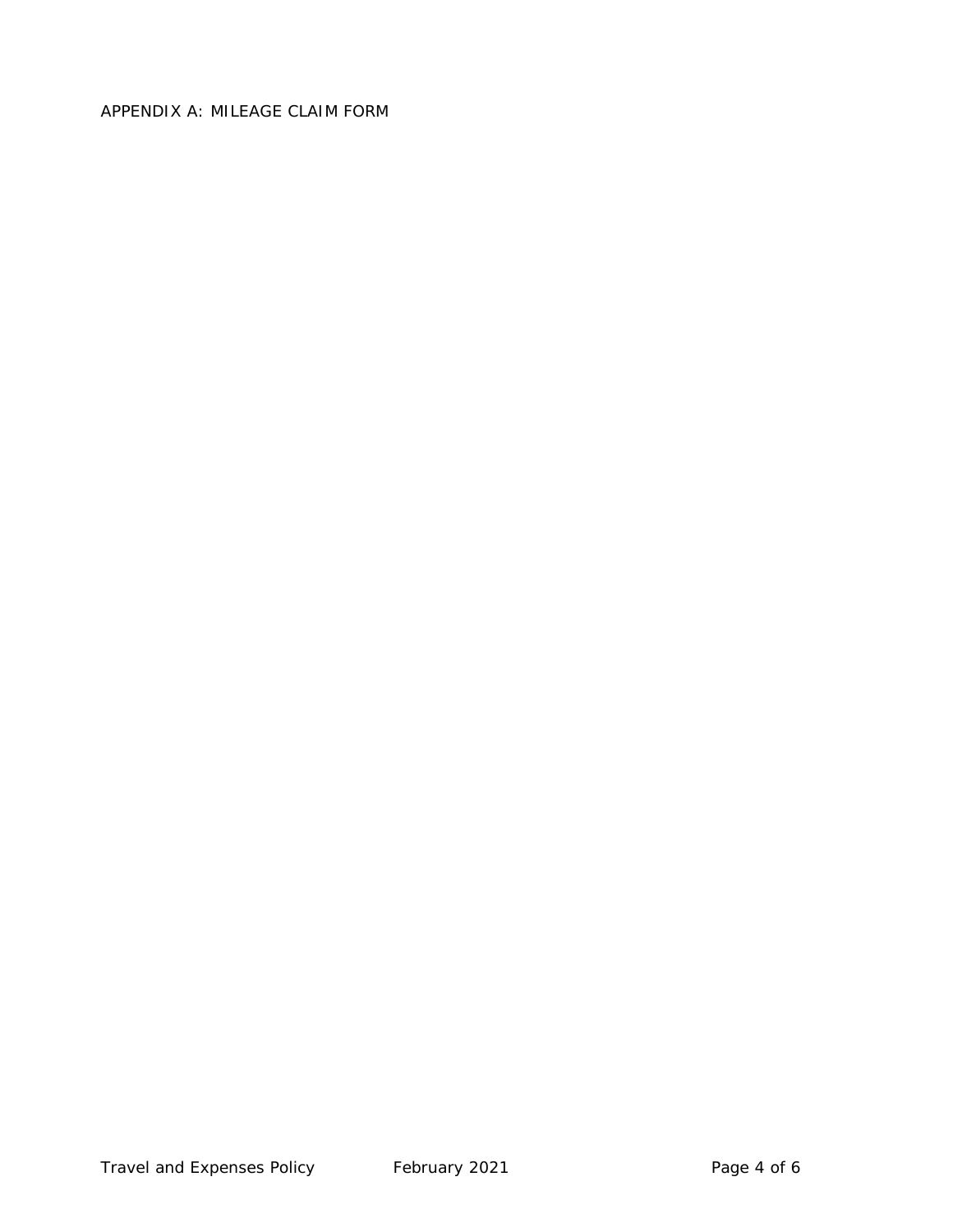|                       |  | Sault Ste. Marie<br><b>MILEAGE CLAIM</b>                                                                       |
|-----------------------|--|----------------------------------------------------------------------------------------------------------------|
|                       |  |                                                                                                                |
| Activity:             |  | □ Courier □ Programming □ Visiting Library Services                                                            |
|                       |  |                                                                                                                |
|                       |  |                                                                                                                |
|                       |  | Reason for Claim: 1990 and 200 and 200 and 200 and 200 and 200 and 200 and 200 and 200 and 200 and 200 and 200 |
| <b>Amount Claimed</b> |  |                                                                                                                |

| <b>Kilometres Travelled</b> |  | 59¢ | per kilometre = $$$ |  |
|-----------------------------|--|-----|---------------------|--|
|                             |  |     |                     |  |

*Reimbursement rate per kilometre as per section 7306 of the Income Tax Regulations.*

I certify that the above claim is entirely for Library business.

| Name                |          |              | Date              |              |
|---------------------|----------|--------------|-------------------|--------------|
| Approval            |          |              | Date              |              |
| For Office Use Only | Account: | $\Box$ Admin | $\Box$ Centennial | $\Box$ North |
|                     |          |              |                   |              |